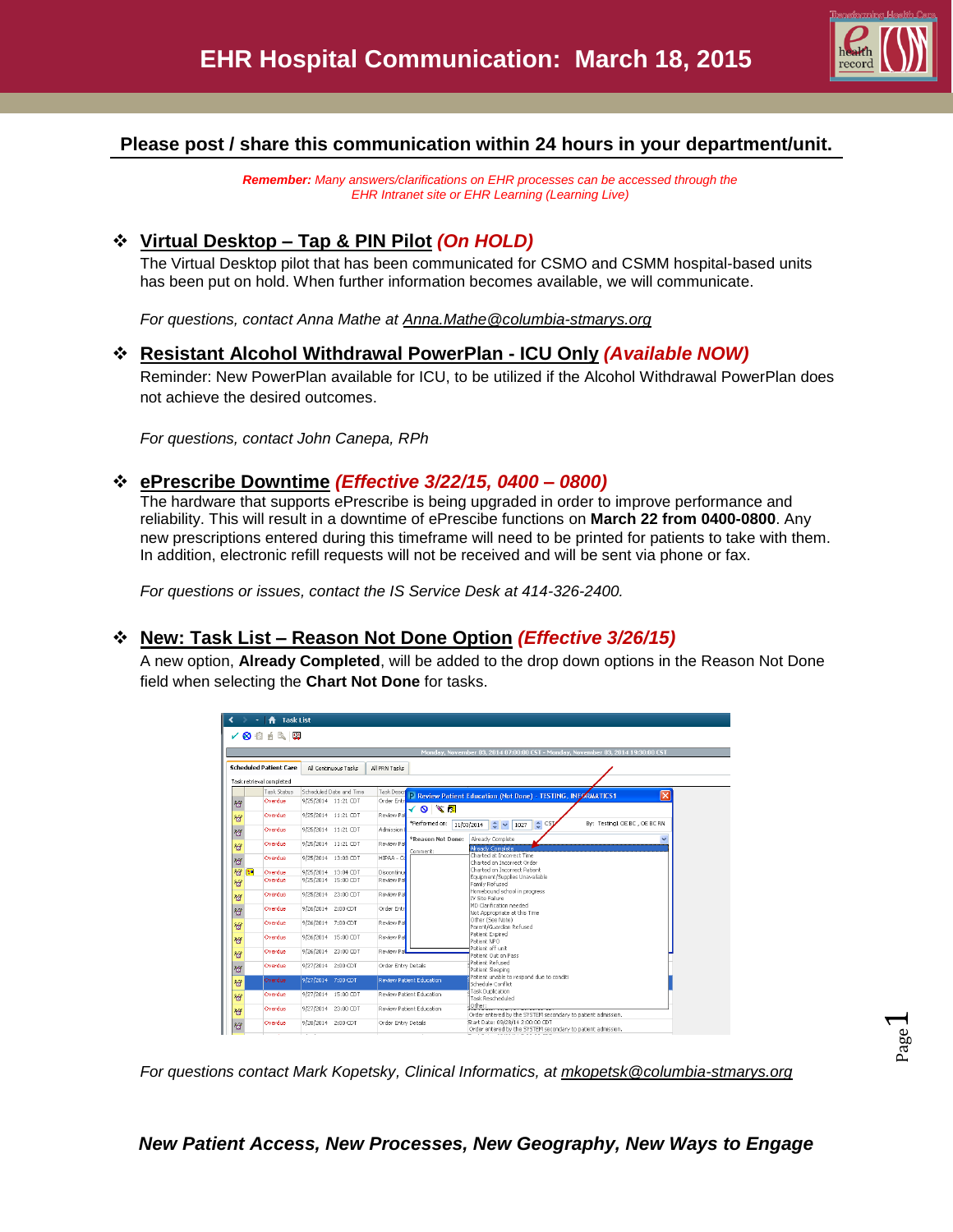

# **Allergies on IP Patient Summary in Depart** *(Effective 3/24/15)*

Allergies, including the reaction, will be added to the hospital Patient Discharge Summary in Depart.

| Patient Summary<br>Tran of Care                                   |                                                                                              |
|-------------------------------------------------------------------|----------------------------------------------------------------------------------------------|
|                                                                   | Columbia-St. Mary's Hospital<br><b>Patient Discharge Summary</b>                             |
|                                                                   | Columbia St. Mary's - Milwaukee Campus                                                       |
|                                                                   | 2301 North Lake Drive                                                                        |
|                                                                   | Milwaukee, WI 53211                                                                          |
|                                                                   | $(414) 585 - 1000$                                                                           |
|                                                                   |                                                                                              |
| <b>Patient Care Unit:</b><br>Admit Date/Time: 07/23/2014 09:00:00 |                                                                                              |
| Name: TEST, MUSE5                                                 | DOB: 01/01/1950                                                                              |
| Gender: Female                                                    | Language: English                                                                            |
| <b>Ethnicity: Hispanic</b>                                        | Race: White                                                                                  |
| Primary Care Provider: Leitschuh, Mark L MD                       |                                                                                              |
| Phone: (262) 243-3700                                             |                                                                                              |
|                                                                   | Columbia-St. Mary's Hospital would like to thank you for allowing us to assist you with your |
|                                                                   | healthcare needs. To select a CSM primary care provider, call (414) 963-WELL(9355). The      |
|                                                                   | following includes discharge instructions, medication information, recent health information |
| related to this visit, and patient education materials.           |                                                                                              |
| <b>Allergies</b>                                                  |                                                                                              |
| Latex (Welt)                                                      |                                                                                              |
| Eggs (Cough)                                                      |                                                                                              |
| Wheat (Abdominal pain)<br>Bee Stings (Respiratory distress)       |                                                                                              |
|                                                                   |                                                                                              |
| <b>General Discharge Instructions</b>                             |                                                                                              |
|                                                                   |                                                                                              |

*For questions, contact Suzanne Wilkerson, MD, at swilkers@columbia-stmarys.org*

#### **Valuables and Belongings Update** *(Effective 3/26/15)*

The Valuables and Belongings PowerForm will now display in the Documents widget on the Nursing Communication page. Opening the form from the Nursing Communication page does NOT allow for documenting. The document is in view-only format.

To view additional details, follow these steps:

1) In the Documents widget, click on the Valuables and Belongings form.



2) The form opens. To view more details, double-click on any bolded text area. A new window opens displaying details.

| P Result Details - TRAIN, POWERNOTE6 - SMM-905686                                  | $\Box$ $\Box$<br><b>Result Details - TRAIN, POWERNOTE6 - Transfer to</b>            |
|------------------------------------------------------------------------------------|-------------------------------------------------------------------------------------|
| Result Action List                                                                 | Result History                                                                      |
|                                                                                    | Value<br>Valid From                                                                 |
| <b>Valuables/Belongings Form</b>                                                   | Patient unable to admoviedge due to condition/no family pre-<br>03/16/2015 8:20 CDT |
| Date / Time: Monday, March 16, 2015 8:20 CDT                                       |                                                                                     |
| Contributor System: PowerChart<br>Ref. Num.: 3771<br>Double click on text, to open | $\epsilon$<br>m.                                                                    |
| a window to see more details.<br>Status: Auth (Verified)                           | <b>Result</b><br><b>Action List</b>                                                 |
| Valuables/Belongings                                                               | <b>Deferred Reasons</b>                                                             |
| Nurse admowledgement of belongings<br><b>Deferred</b>                              | Patient unable to acknowledge due to condition/no                                   |
| Deferred Reasons<br><b>Patient unab</b>                                            | family pre                                                                          |
| Valuables/Belongings Grid                                                          | Date/Time 16 March 2015 8:20 CDT                                                    |
| Valuables with Patient                                                             | <b>Contributor System PowerChart</b>                                                |
| <b>Cell phone</b><br>Electronic Devices, Patient Valuables                         | <b>Status Auth (Verified)</b>                                                       |
| Jewelry, Patient Valuables<br><b>Bracelet</b>                                      | Trend                                                                               |
| Personal Devices, Patient Valuables<br><b>Walker</b>                               |                                                                                     |
| Valuables Sent to Security                                                         |                                                                                     |
| <b>Credit cards</b><br>Monetary Items, Patient Valuables                           |                                                                                     |
| Belongings Transferred with Patient<br>Yes, except                                 |                                                                                     |
|                                                                                    |                                                                                     |
| Walker<br>Belongings Transferred Except For                                        | Print<br>Close<br>Forward<br>1281842053                                             |
|                                                                                    |                                                                                     |

*For questions contact Mark Kopetsky, Clinical Informatics, at [mkopetsk@columbia-stmarys.org](mailto:mkopetsk@columbia-stmarys.org)*

*New Patient Access, New Processes, New Geography, New Ways to Engage*